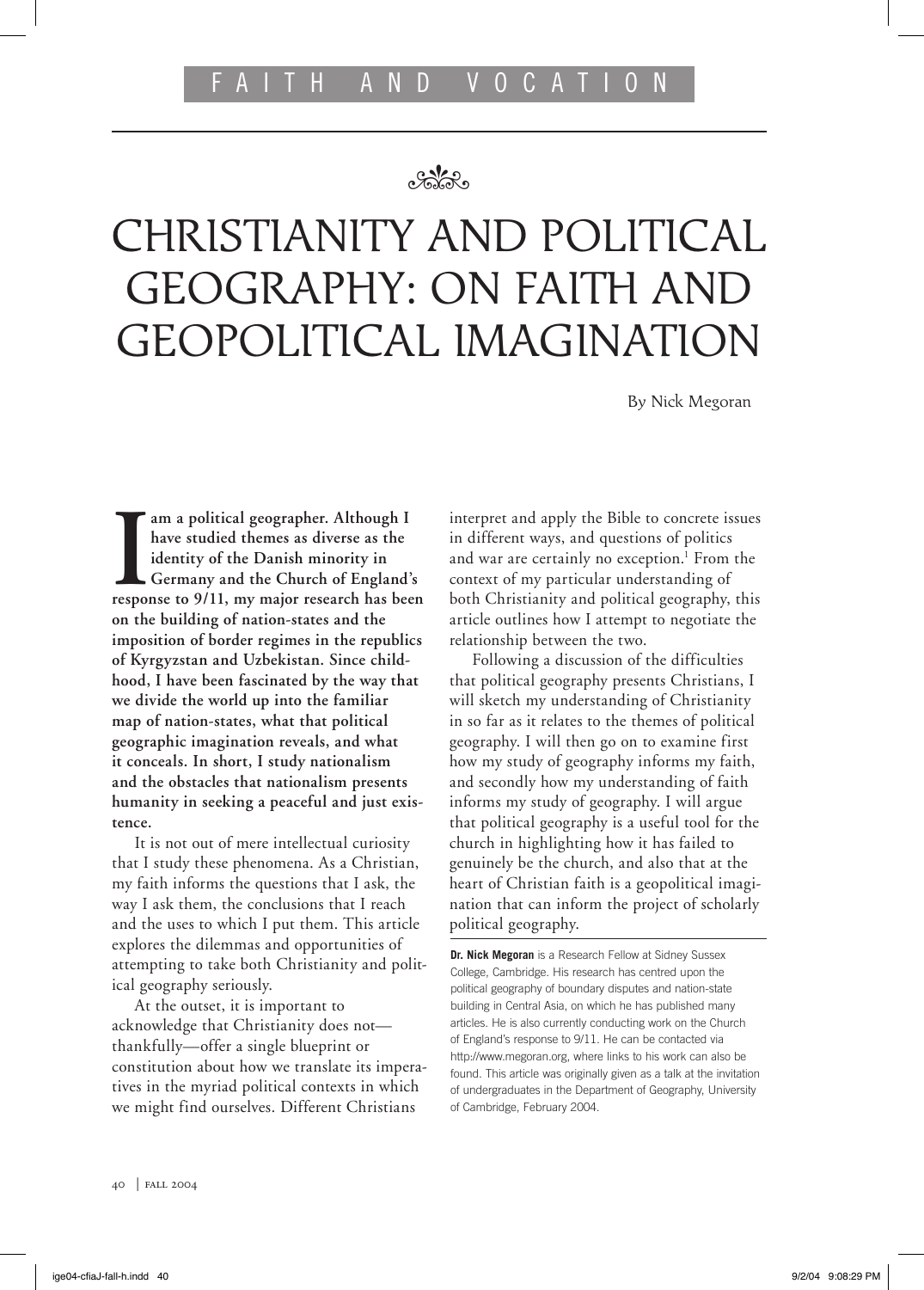### Christianity and Political Geography: Contradictory Projects?

Geography is characterised by the unusual division between its *physical* and *human* subdisciplines. Physical geography is rooted in the scientific tradition, which grew out of a medieval Christian worldview that saw the physical world as a reality outside our existence and open to our scrutiny, created by God to be intelligible to humans. Therefore, people could worship God by studying his creation.<sup>2</sup> For example, the Old Cavendish Laboratories on Free School Lane, Cambridge, an important institution in the history of the development of science, have inscribed above the entrance a verse from the Psalms, "Great are the works of the Lord: they are pondered by all who delight in them."3 Such considerations are important to many physical geographers.

However, the study of nationalism and war is a different matter, not least because Christians have been responsible for so much of it. The founder of Christianity taught, "blessed are the peacemakers" but, as one historian has wryly observed, one would never have suspected as much from the conduct of many of his followers.4 The history of Christian Europe can be read as a long and melancholy list of wars, pogroms, and persecutions of national enemies and those seen as the enemies within, whether Jews, Muslims, witches, or other Christians.

Nor is this merely some failing in the distant past. In the great clash of empires that was the first and second world wars, Christians actively provided justification for leaders of all sides. In a sermon preached at Westminster Abbey in 1915 Bishop Wimmington-Ingram of London called for the nation's manhood to "band in a great Crusade… to kill Germans. To kill them, not for the sake of killing, but to save the world; to kill the good as well as the bad; to kill the young men as well as the old… and to kill them lest the civilisation of the world should itself be killed." The Bishop of Cremona, endorsing Mussolini's invasion of the ancient Christian kingdom of Abyssinia and consecrating regimental flags, declared, "The blessing of God be upon these soldiers who, on African soil, will conquer new and fertile lands for Italian genius,

thereby bringing them to Roman and Christian culture."5 Devout Protestants were amongst the most solid base of support for the Nazis:<sup>6</sup> in 1939 Bishop Marahrens said, "The German Evangelical Church has always stood in true fellowship with the fate of the German people. She has provided in addition to the weapons of steel, insuperable forces of the Word of God." 7

The Second World War finally came to an end in 1945 with the atomic bombing of Nagasaki and Hiroshima. A plane, piloted by Catholics and blessed by a Catholic chaplain, dropped a bomb on Nagasaki, and the epicentre of the explosion was the Catholic cathedral, annihilating Japan's main community of Catholics. Not only have Christian churches tended to take the side of the wars waged by the countries in which they find themselves, they have exhorted their members to kill fellow Christians elsewhere.

My current research is on geopolitics. Geopolitics was once considered the science of uncovering the spatial laws that underlaid the power relations of competing states.<sup>8</sup> However, during the course of the 1990s its meaning underwent a transformation, largely through the sub-discipline of "critical geopolitics."9 This conceives of geopolitics as a discourse that sets up places and regions in an imaginative mental geography, designating them as entities and imbuing them with qualities that provide a common-sense way of understanding the world. Ultimately, it is within this discursive framework that warmaking and peacemaking occur.10 The task of the political geographer is thus to unpack or "de-naturalise" these common-sense understandings and reveal the assumptions behind them, explaining the way that they are used by practitioners and theoreticians of statecraft, and how they are reproduced in the popular sphere.<sup>11</sup> Whereas Marxist political geography cast religion as an ideological veneer used to justify imperial wars, this new understanding of geopolitics demonstrates that religious discourses have been important in constituting the "geopolitical imaginations" (mindsets) that make wars possible and peace less likely.12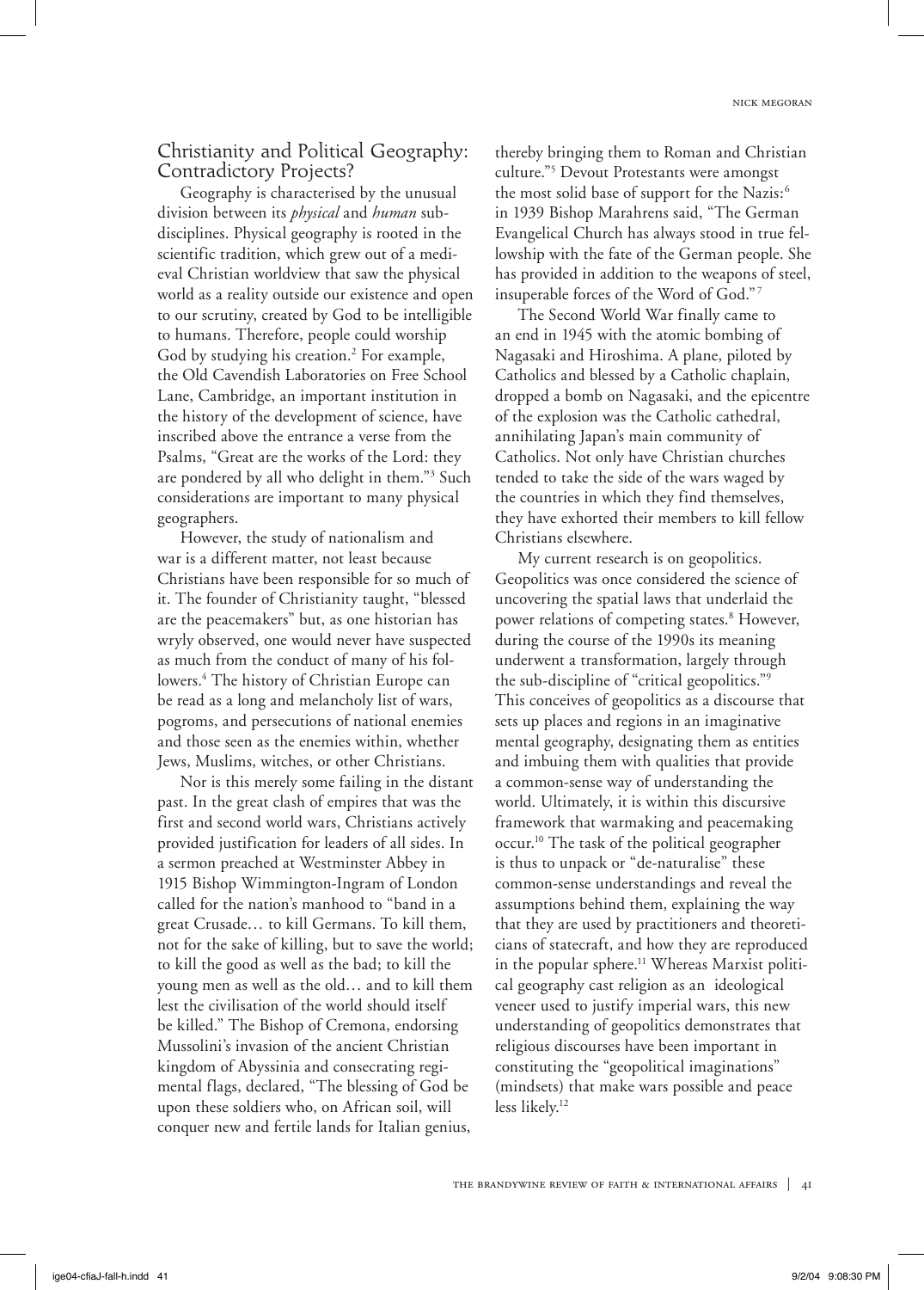This reading of history implicates Christianity deeply in the horrors of nationalism and the violence of the state. It is this issue that I have personally wrestled with in my own life and faith. Responsibility cannot be shirked by denying the theological orthodoxy of perpetrators of Christian violence. Whilst it is true that religion has often cynically been used to mask baser motives, crusaders past and present have often been truly passionate believers, yet so influenced by the geopolitical imaginations of their day that what appear to be basic biblical precepts are relegated or jettisoned altogether. For this reason, many political geographers prefer to expose or "deconstruct" Christianity rather than respect it. Stated thus, one can either take Christianity seriously, or political geography seriously, but not both.

#### What is Christianity?

Whilst I do not in any way seek to understate the dismal record of Christians in the sphere of political violence, I do not see any essential contradiction between being a Christian and taking critical political geography seriously. On the contrary, I see my work and my faith as informing and complementing each other. Before discussing that, however, I should make my understanding of Christianity clear.

The Bible teaches us that we were made by a God who is *good*—that is, who is upright and loving and just and merciful and righteous—and the reason we were made was to know him and live like him. But as individuals and a race we have failed to do this, or "sinned" as the Bible calls it: we fail to live at peace with God and with each other. God's plan through history was to restore those relationships. He sent prophets and teachers, but the climax was sending his son, Jesus Christ, whom, the Bible teaches, lived a human life, died on the cross, and rose again. He did this to reconcile the world to himself: to take the consequences of sin, and forgive us, re-opening the way to God.

The language that the Bible uses so often to describe this is "peace." As the Apostle Paul, one of the most important writers of the New Testament and founders of the early church, put it, Jesus is "our peace,"13 who made peace by the cross and who "preached peace to those who were far and peace to those who were near."<sup>14</sup> Paul exhorts the believers to live at peace with everyone, to "keep the unity of the Spirit through the bond of peace,"15 and calls his message "the Gospel of peace."16 Why? The foundation of the peace Paul describes is personal peace with God—knowing our Maker and being restored to that relationship for which we were created. However, biblical peace is more than just a matter of inner, subjective feeling: it is also social and political. The Bible explains that the Church, the body of all believers, is God's visible demonstration of what he has done and is doing. What amazes the Apostle Paul in his letters is that the church has broken down social divisions between people. Men and women, rich and poor, national enemies (in Paul's case, "Jew and gentile")—all are one in Christ Jesus and part of a new entity, the church.17

The political geographic significance of this is often overlooked. In scripture, many of the features of national identity and belonging are re-interpreted and applied to the church. The New Testament calls the church a holy "nation" (the word it uses is *ethnos*, or ethnic group).18 Also, Jesus is called "Lord." Living under Roman rule, this was a seditious political statement: Caesar alone was to be worshipped as Lord.

"Homeland" is another concept important to nationalists: they want to die or kill for it, or at least stop asylum seekers getting into it. But the New Testament describes Christians as people travelling towards a heavenly homeland, and calls them *paroikos*, something like the migrant category of "resident aliens" who belong elsewhere but temporarily sojourn.<sup>19</sup> Citizenship, or formally belonging to certain states, is also a key element of political geographical analysis: but Paul declares that, "our citizenship is in heaven."20

The New Testament stresses repeatedly that this ethnic group supersedes other allegiances and unites people of diverse backgrounds. In recounting events on the day of Pentecost, when God sent the Holy Spirit following the ascension of Jesus, the author of the Acts of the Apostles is at pains to list all the different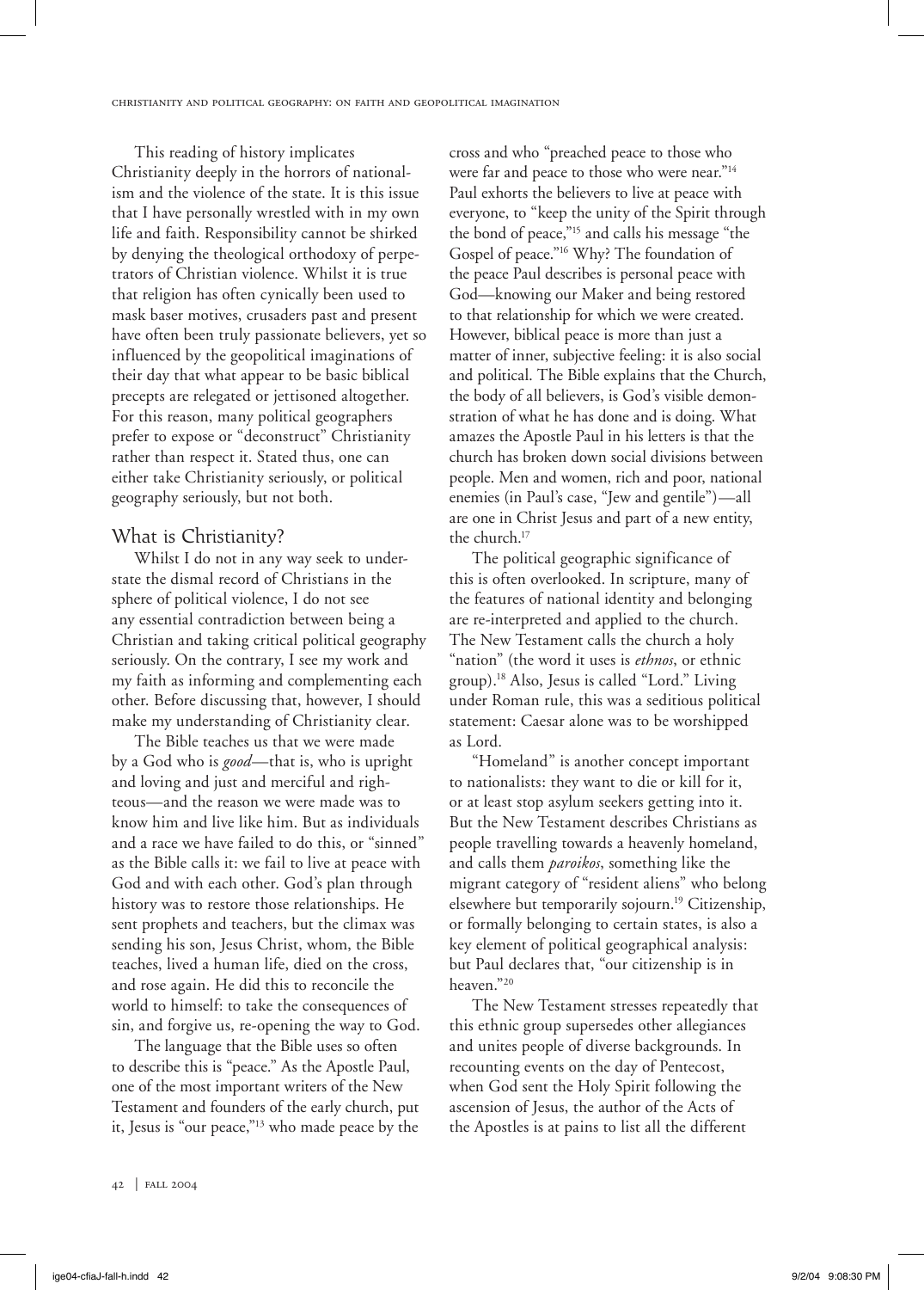nationalities that heard and responded to the message. The last book of the Bible, Revelation, which prefigures a renewed earth and humanity upon the return of Christ, describes the presence of an innumerable throng of people of every tribe, tongue, and nation worshipping God. For me, this is an immensely attractive

picture. And the ethics of relating to those outside the "tribe" are unlike any other form of nationalism. Whereas secular nationalism depends upon processes of exclusion and separation, this new "holy nation" is open to everyone to join. Even those who become its "enemies," who persecute

or oppose it, are not to be hated and fought but loved and blessed.

These were not just empty words: the early church was Jewish and grew out of a situation of oppressive and degrading colonial occupation, where people were waiting for a military Messiah to overthrow Roman rule, as the Jewish nation headed inexorably for armed revolt. Yet the first personally-identified non-Jewish convert was a Roman officer! The church was to be a body of peacemakers, concerned with justice and righteousness, with an internationalist ethic that reflected the unity of humanity as envisaged by its creator: the church is meant to show a glimpse of what renewed humanity will look like. For the New Testament writers, the reality of the church, a humanity restored by God in Christ, is exciting and thrilling, and Paul often breaks out into praise as he writes about it. Likewise, the New Testament conception of church appears to me to be the articulation of an extremely exciting, and hopeful, alternative political geographic imagination.

#### Geography Informing Faith

My study of the political geography of nationalism has helped me reach, I believe, a richer understanding of scripture and the Christian faith. John Agnew has aptly defined the contemporary study of geopolitics as an "examination of the geographical assumptions,

designations, and understandings that enter into the making of world politics."21 Such a discipline of study helps illuminate the way in which churches take on board the geopolitical imaginations of the milieu in which they are located, and how they too often map these imaginations onto their understanding of scripture rather

when the church loses its sense of being the international body of christ, its witness suffers; political geography has enabled me to understand HOW THAT HAPPENS

than encode the world through biblical visions.

The study of critical geopolitics demonstrates how our best hopes and intentions can unwittingly become implicated in structures of violence and oppression. Yet the logical conclusion of this observation is not neces-

sarily that our geopolitical imaginations should be discarded—indeed, we all operate with some geographical worldview. Rather, it could be concluded that we should continually re-apply prayerful thought and searching criticism to them: or, as Luther put it in more traditional theological language, "The Christian is called to a life of continual repentance." Political geography can reveal how and why the church has strayed at certain times, opening a space to begin the process of correction (repentance).

For example, the early Christian church kept the non-violent teaching of the New Testament for some centuries, maintaining their vision of being a unique and internationalist nation of peacemakers. It was not until the fourth century, when it became institutionalised in the Roman Empire, that it compromised the apostolic testimony, allowing its members to kill and retreating from the imperative of peacemaking that the early church had held.<sup>22</sup> It forgot the geopolitical imagination of its founders, mistaking temporal geopolitical entities for the kingdom of God and losing sight of its primary identity and sense of citizenship.

Like all public intellectuals, human geographers commonly seek to expound and develop their academic interests within the communities to which they belong: perhaps a political party, a women's movement, an ethnic group, a state. I am a member of the Church of England and,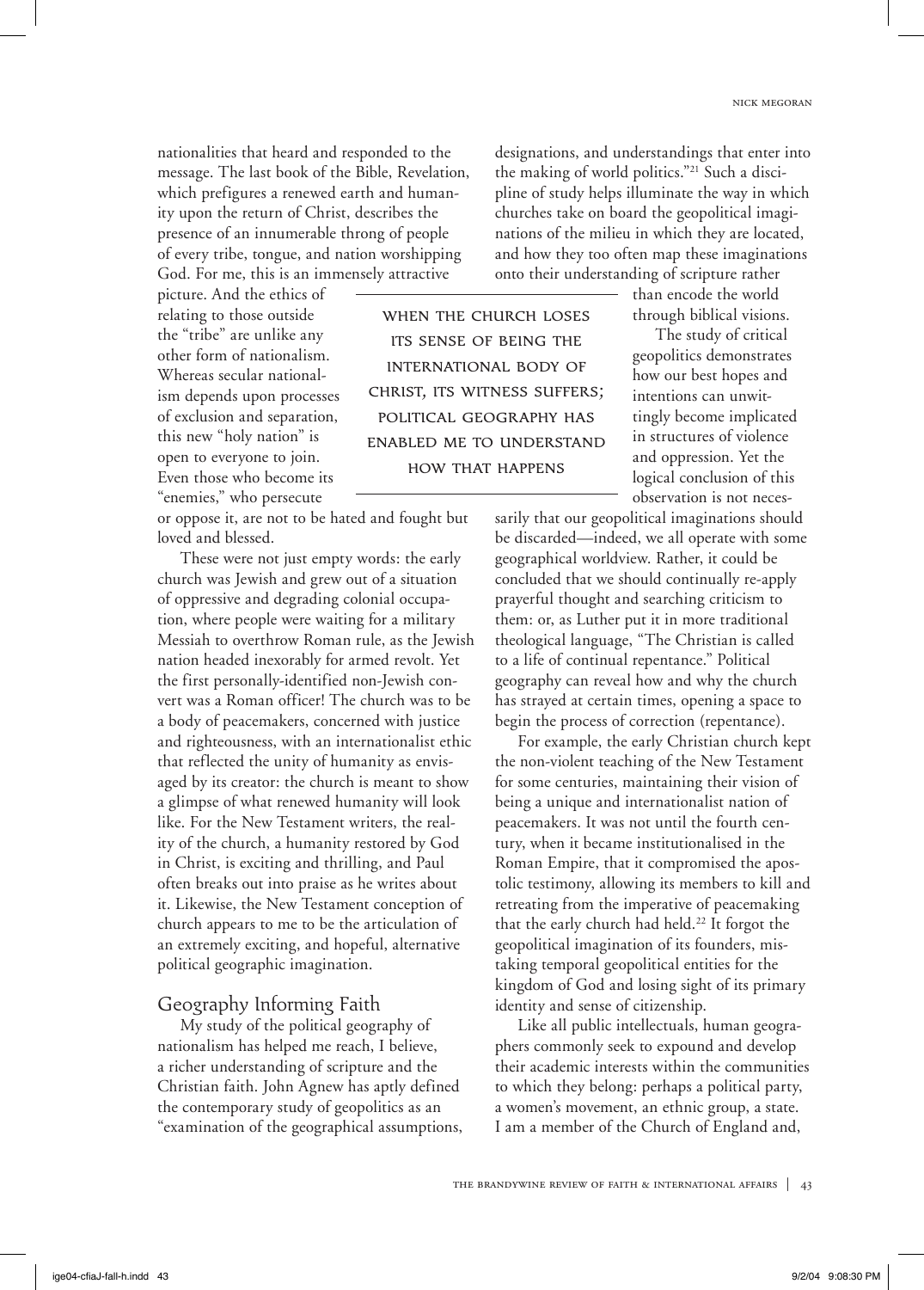in Cambridge, the congregation of St. Barnabas. I see the task of building the church, this new *ethnos*, as one for all Christians, something I participate in through activities such as sharing in corporate worship on Sundays, involvement with Bible study groups in the week, and supporting the congregation's work with the poor and needy of the parish. Through discussion, prayer, preaching, and the distribution of literature, I also understand my role as raising awareness of the church's tendency towards nationalism and away from peacemaking.

More directly on the question of nationalism and violence, I have been active, in a small way, in Christian circles in this respect—preaching, writing articles, debating, taking part in Christian peace vigils, encouraging Christians to take part in the wider peace and anti-war movements. I have naturally continued these activities into the formal political and public spheres in which I operate as a citizen of a democratic country.

My scholarly work is both informed by and informs these activities. I am currently conducting research into the Church of England's response to the attacks on the United States in September 2001, looking at how commemoration services foster certain political identities. This is informed by work in geography and history on the politics of place and commemoration, and also by critical study of the way in which geopolitical discourse operates. The goal is not only to make a contribution to the scholarly literature but also to provoke debate amongst Christians and, hopefully, promote change in the church.

The value of such work was demonstrated to me most vividly during a research interview in 2003 with Mano Rumalshah, former bishop of Peshawar in Pakistan. After 9/11 he gave interviews talking about his fears for Christians in Pakistan if the U.S. attacked Afghanistan, warning, "We will suffer the day the first stone is thrown."23 Sure enough, after Friday prayers on the first week of the bombing in October 2001, thousands of people ringed the Christian compound in Peshawar chanting anti-Christian and anti-American slogans. In the first month, half a dozen of his parishioners were murdered,

and there were unprecedented murderous attacks on Christians around the country.

Bishop Mano contrasted this reaction of Pakistani Muslims to their reaction to the U.S. attack on Iraq in March 2003. Although angry, this time they did not vent their outrage on Christians. Bishop Mano explained that this was because the condemnations by the Pope and the new Archbishop of Canterbury, Rowan Williams, were widely reported, as was church support for anti-war demonstrations across seven continents on February 15<sup>th</sup> 2003, in which more than one million people in London alone took part. This coverage gave the impression that Christians and Muslims in the West were united in opposing the war, and thus indigenous Christians were not seen as proxy targets.

When the church loses its sense of being the international body of Christ, its witness suffers; political geography has enabled me to understand how that happens, and how many within the church work, inadvertently, with non-biblical common-sense geopolitical imaginations into which they have been socialised by their location within particular nation-states. Conversely, when it remembers that it is *church*, it is able to truly act as a peacemaking body and bear testimony to the gospel of peace. The opening of the archives of Eastern-bloc countries has shown that the work of international peace organisations, in which Christians played an important role, was vital in internal policy debates that persuaded the Soviet Union to take some initiative in ending the Cold War.<sup>24</sup> Christian groups and churches have played pivotal roles in averting or ending countless armed conflicts, for example between Chile and Argentina in 1978, in Mali 1995-1996, and in Guatemala 1988-1996. They have contributed to the exposing and ending of state terror in Brazil (1979-1985), and the de-escalation of conflict in 1980s Nicaragua. They have worked in inter-ethnic reconciliation in numerous postconflict situations, such as Northern Ireland, South Africa, Germany/Poland, and the former Yugoslavia. In so doing, Christians have interpreted their call to be peacemakers in ways that have made a real difference.<sup>25</sup>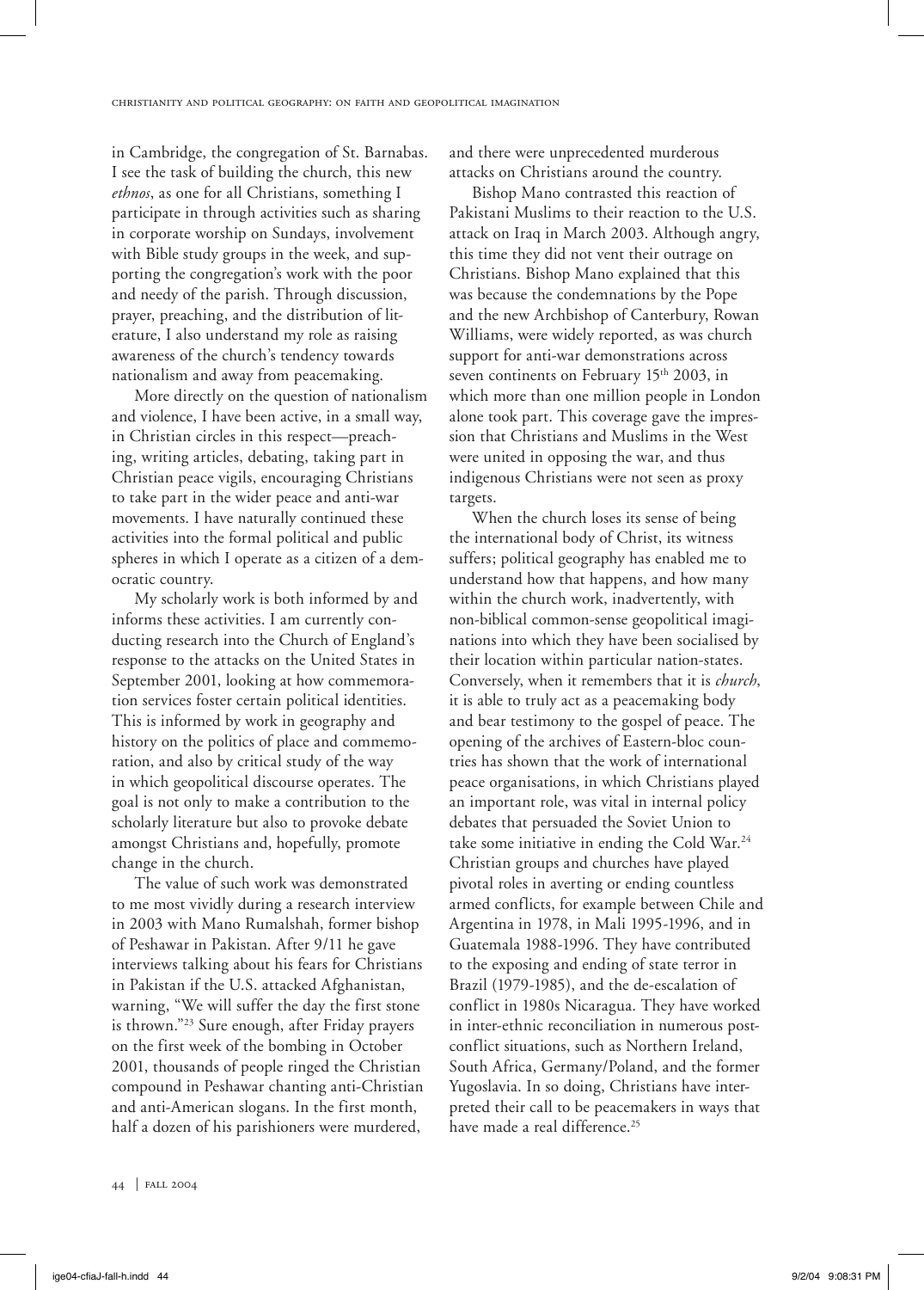Informed by my work as a political geographer, I seek to promote and support this type of activity within the church, which is the church recovering its authentic geopolitical calling.

### Faith Informing Geography

Not only has my study of political geography enabled me to better understand the church's calling and why it fails to achieve it, but being a Christian has helped me better understand political geography. As a Christian, I do not recognise the inherent durability of any political or social system apart from the church. I find this frees me to be able to look critically at the structures around me. Whilst fond of it, my first allegiance is not to Britain, but the nation created by God. Here, I am much inspired by Old Testament prophets such as Jeremiah, who, long before Marx and Foucault, were able to highlight and denounce the injustice and militarism of their own society. The prophets exposed corrupt leaders and their ideological discourses, discourses that demonised opponents and acted as cloaks for oppression and violence. It is not a matter of indifference to the creator and judge of the world that the powerful inflict injustice on the poor, and nor should it be a matter of indifference to us.

These commitments shape my research agenda. For instance, in my work on Central Asia, I have focussed on understanding and exposing how violence against the poor and vulnerable is legitimised in the cults of nationalism. Furthermore, my faith informs what I do *with* my research—that is, my action in the political and policy arena is deeply informed by the integration I strive to achieve between my work and my faith. To be sure, some of the political causes I support are "successful," and some of them aren't, but in all of it I work hard to resist any simplistic dualism between faith and action.

Over thirty years ago, Thomas Freeman observed that geopoliticians are apt to be "impatient" with religion in spite of its importance in contemporary conflicts.<sup>26</sup> The same statement could equally well be made today. With the collapse of the general secularization thesis

of the 1960s,<sup>27</sup> scholars of history,<sup>28</sup> Cold War studies, $29$  international relations, $30$  and conflict/religion,<sup>31</sup> have increasingly recognised the importance of religion in international politics today. However, political geographers still lag behind in this respect.<sup>32</sup> Although one certainly does not need to be personally religious in order to be able to study the geopolitics of religion, it may be an advantage in some circumstances. For example, in their studies that touch on the use of religious geopolitical rhetoric in recent U.S. presidential speeches, a number of writers have drawn attention to the subtle appropriation of Christian discourse that could easily be missed by people unfamiliar with scripture and the lyrics of hymns.<sup>33</sup> In addition, on a purely practical level being an "insider" makes study and access to certain individuals easier.

Finally, political geography, critical geopolitics in particular, has been criticised for failing to articulate its own alternatives to the geopolitical imaginations that it debunks. As I have argued in this article, the New Testament vision of a nation of peacemakers offers an alternative that is both viable and attractive today. Because the world is made and loved by a God who cares about its future and everyone in it, life matters and what we do with our lives matters. Because Jesus really did die and rise again to save the world, and because he really will return to finally establish justice and peace on the earth, we can live in hope that another world is not only possible, but certain: a sure hope that the universe is on the side of justice; that oppression and violence are not inescapable conditions of human existence; that the dreary cycle of violence and retaliation and fear and deceit will finally be broken; that the borders and boundaries that we erect between ourselves will be breached; and that people can live at peace with themselves, their Maker, and each other. In the meantime, we can live and work in the light of that vision, trying, in our different ways, to work it out in the messiness of the many contexts in which we find ourselves. It is these considerations that provoke and inspire me as a geographer. ❖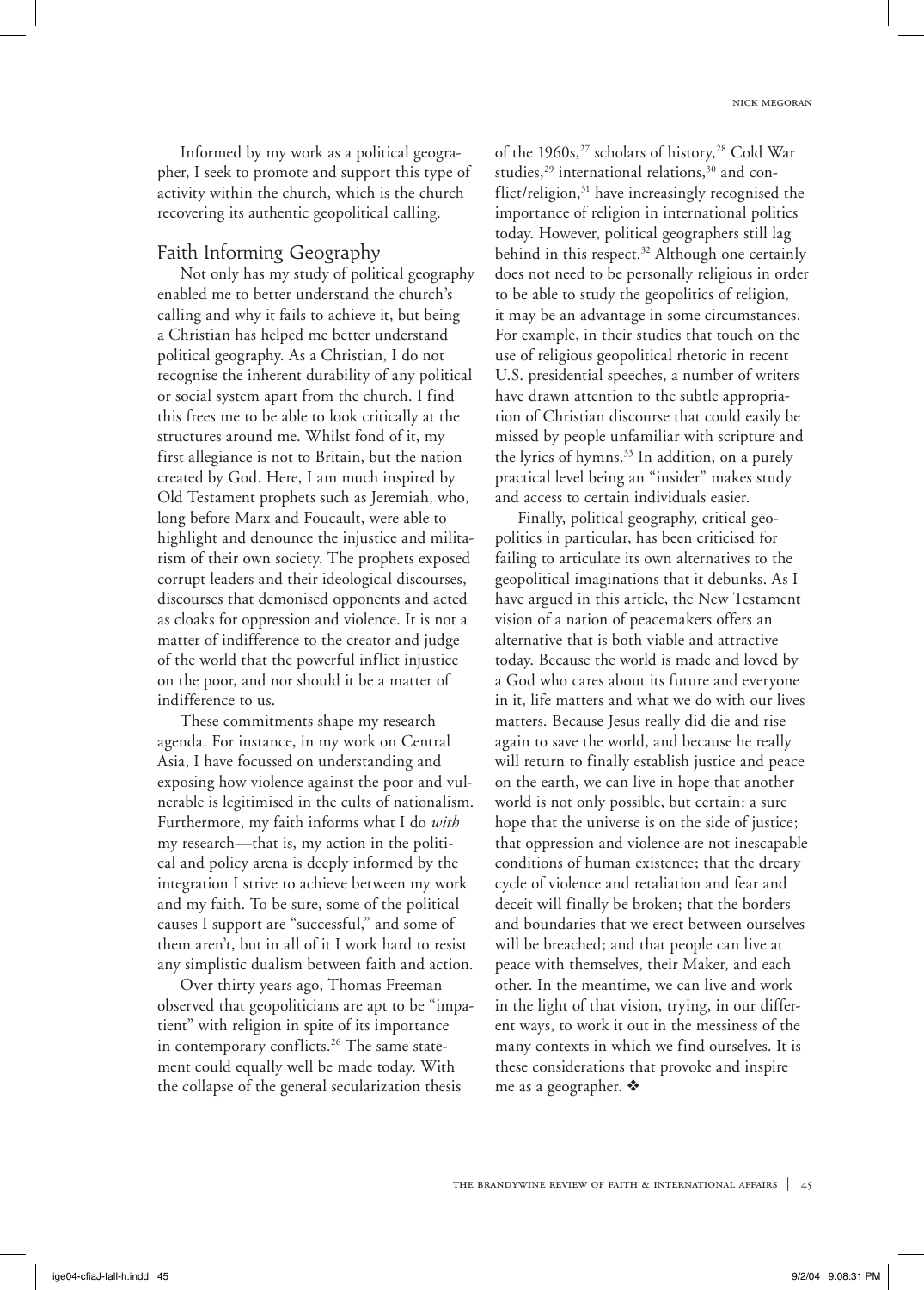#### christianity and political geography: on faith and geopolitical imagination

- 1. For a classic statement of this, see W. Grigor McClelland, The Prophet and the Reconciler (London: Friend's Peace Committee, 1960). Furthermore, considering the nation-state in some other light, for example as a vehicle for social justice and the protection of the poor, would pose another set of questions.
- 2. For an extensive and recent restatement of this, see Denis Alexander, Rebuilding the Matrix: Science and Faith in the 21st Century (Oxford: Lion, 2001).

3. Psalm 111:2.

- 4. A.J. Hoover, God, Germany, and Britain in the Great War: A Study in Clerical Nationalism (London: Praeger, 1989), p. 120.
- 5. Adrian Hastings, A History of English Christianity 1920-2000. 4th ed. London: SCM, 2001), p. 314.
- 6. Richard Steigmann-Gall, "Apostasy or Religiosity? The Cultural Meanings of the Protestant Vote for Hitler," Social History, Vol. 25, No. 3 (2000): 267-284.
- 7. Andrew Chandler, "The Church of England and Nazi Germany, 1933-1945," Ph.D., Cambridge, 1990, p. 181.
- 8. See Halford Mackinder, "The Geographical Pivot of History," The Geographical Journal, Vol. 13, No. 4 (1904): 421-444 for a classic statement.
- 9. Key statements of this include: Gearóid Ó Tuathail and John Agnew, "Geopolitics and Discourse: Practical Geopolitical Reasoning in American Foreign Policy," Political Geography, Vol. 11, No. 2 (1992): 190-204; Gearóid Ó Tuathail, Critical Geopolitics: The Politics of Writing Global Space (London: Routledge, 1996); and Mark Polelle, Raising Cartographic Consciousness: The Social and Foreign Policy Vision of Geopolitics in the Twentieth Century (Oxford: Lexington, 1999). See also Klaus Dodds, "Political Geography III: Critical Geopolitics After Ten Years," Progress in Human Geography, Vol. 25, No. 3 (2001): 469-484 for a useful overview.
- 10. See Paul Reuber, "The Tale of the Just War A Post-Structuralist Objection," The Arab World Geographer, Vol. 6, No. 1 (2003): 44-46. Recent examples would be Samuel Huntington's "clash of civilisations," George W. Bush's "axis of evil" and "war on terrorism," and Osama Bin Laden's war of "true Muslims" versus "heathens."
- 11. In her studies of U.S. Cold War film and popular literature, Joanne Sharp shows how these political geographic imaginations are reproduced in the popular realm. See Joanne Sharp, "Reel Geographies of the New World Order: Patriotism, Masculinity, and Geopolitics in Post-Cold War American Movies," in *Rethinking*<br>*Geopolitics*, eds. Gearóid Ó Tuathail and Simon Dalby (London: American Identity (London: University of Minnesota Press, 2000).
- 12. For example, in an address supporting U.S. backing of the Nicaraguan Contras, U.S. President Ronald Reagan said that "the Almighty" had a reason for placing the U.S. where it is, to help bring freedom to the world, and by supporting the Contras to show that America is "still a beacon of hope, still a light unto the nations." See Tuathail and Agnew, "Geopolitics and Discourse." Similarly, Simon Dalby demonstrates that American Christians opposed to the end of the Cold War played important lobbying roles ratchetting up military confrontation in the 1970s and 1980s. See Simon Dalby, Creating the Second Cold War: The Discourse of Politics (London: Pinter, 1990).
- 13. Ephesians 2:14.
- 14. Ephesians 2:17.
- 15. Ephesians 4:3.
- 16. Ephesians 6:15.
- 17. The conceptualisation of Christianity in this section owes much to Alan Kreider, Journey Towards Holiness: A Way of Living for God's Holy Nation (Waterloo, Ontario: Herald, 1987).
- 18. 2 Peter 2:9.
- 19. Hebrews 11:13-16
- 20. Philippians 3:20.
- 21. John Agnew, Geopolitics: Re-Visioning World Politics (London: Routledge, 1998), p. 2.
- 22. See John Driver, How Christians Made Peace with War: Early Christian Understandings of War, Vol. 2 of Peace and Justice Series (Scottsdale, PA: Herald Press, 1988).
- 23. "The Taliban Will Rather Die Than Give Away a Guest," Church Times, 28 September, 2001, p. 1. The seventh continent being Antarctica, where scientists staged a demonstration outside a U.S. research station.
- 24. This is still a story largely waiting to be written, but see Michael McGwire, Perestroika and Soviet National Security (Washington, DC: The Brookings Institution, 1991); Matthew Evangelista, Unarmed Forces: The Transnational Movement to End the Cold War (London: Cornell University Press, 1999).
- 25. See for example Gregory Baum and Harold Wells, eds., The Reconciliation of the Peoples: Challenge to the Churches (New York: Orbis, 1997), and Dylan Matthews, War Prevention Works: 50 Stories of People Resolving Conflicts (Oxford: Oxford Research Group, 2001).
- 26. Tomas W. Freeman, A Hundred Years of Geography, The 'Hundred Years' Series (London: Gerald Duckworth & Co., 1961), p. 206. He suggested that this was partly because political geographers generally lacked religious faith themselves.
- 27. See Don Baker, "Looking for God in the Streets of Seoul: The Resurgence of Religion in 20th-Century Korea," Harvard Asia Quarterly, Vol. 5, No. 4 (2001): 34-39; Peter Berger, The Desecularization of the World: Resurgent Religion and World Politics (Grand Rapids, MI: Eerdmans, 1999); Grace Davie, "Europe: The Exceptional Case," Parameters of Faith in the Modern World, Sarum Theological Lectures (London: Darton, Longman and Todd, 2002), pp. 2-3; and Gilles Kepel, The Revenge of God: The Resurgence of Islam, Christianity and Judaism in the Modern World (Cambridge: Polity, 1994). For the classic statement of this thesis, see Peter Berger, The Social Reality of Religion (Harmondsworth: Penguin, 1969); for Berger's subsequent rejection of this own thesis, see his "The Desecularization of the World: A Global Overview, in The Desecularization of the World, ed. Berger, pp. 1-18.
- 28. Jim Obelkevich, Lyndal Roper, and Raphael Samuel, eds., Disciplines of Faith: Studies in Religion, Politics and Patriarchy (London: Routledge, 1987).
- 29. See Seth Jacobs, "'Our System Demands the Supreme Being': The U.S. Religious Revival and the 'Diem Experiment', 1954-55," Diplomatic History, Vol. 25, No. 4 (2001): 589-624; Dianne Kirby, "The Archbishop of York and Anglo-American Relations During the Second World War and Early Cold War, 1942-1955," Journal of Religious History, Vol. 23, No. 3 (1999): 327-345; and Dianne Kirby, ed., Religion and the Cold War (Basingstoke: Palgrave-Macmillan, 2003).
- 30. See David Martin, "The Evangelical Upsurge and Its Political Implications," in The Desecularization of the World, ed. Berger, pp. 37-49; Fabio Petito and Pavlos Hatzopoulos, Special Issue: Religion and International Relations, Millennium: Journal of International Studies Vol. 29, No. 3 (2000).
- 31. See Ananda Abeysekara, "The Saffron Army, Violence, Terror(ism): Buddhism, Identity, and Difference in Sri Lanka," NUMEN: International Review for the History *of Religions*, Vol. 48, No. 1 (2001): 1-46; R. Scott Appleby, *The Ambivalence of the Sacred: Religion, Violence, and Reconciliation* (Oxford: Rowman & Littlefield,<br>2000); Lee Griffith, *The War on Terrorism and the Terro* Religious Violence (London: University of California, 2001); and Oliver McTernan, Violence in God's Name: Religion in an Age of Conflict (London: Darton, Longman and Todd, 2003).
- 32. This is receiving increasing recognition. See Colin Flint, "Dying for a 'P'?" Political Geography, Vol. 22, No. 6 (2003): 619. For an exception, see Abeysekara, "The Saffron Army."
- 33. See B. Lincoln, Holy Terrors: Thinking About Religion After September 11 (Chicago: University of Chicago Press, 2002); C. Longley, Chosen People: The Big Idea that Shapes England and America (London: Hodder & Stoughton, 2002); and Jim Wallis, "Dangerous Religion: George W. Bush's Theology of Empire, Sojourners, September-October 2003, pp. 20-25.

46 | fall 2004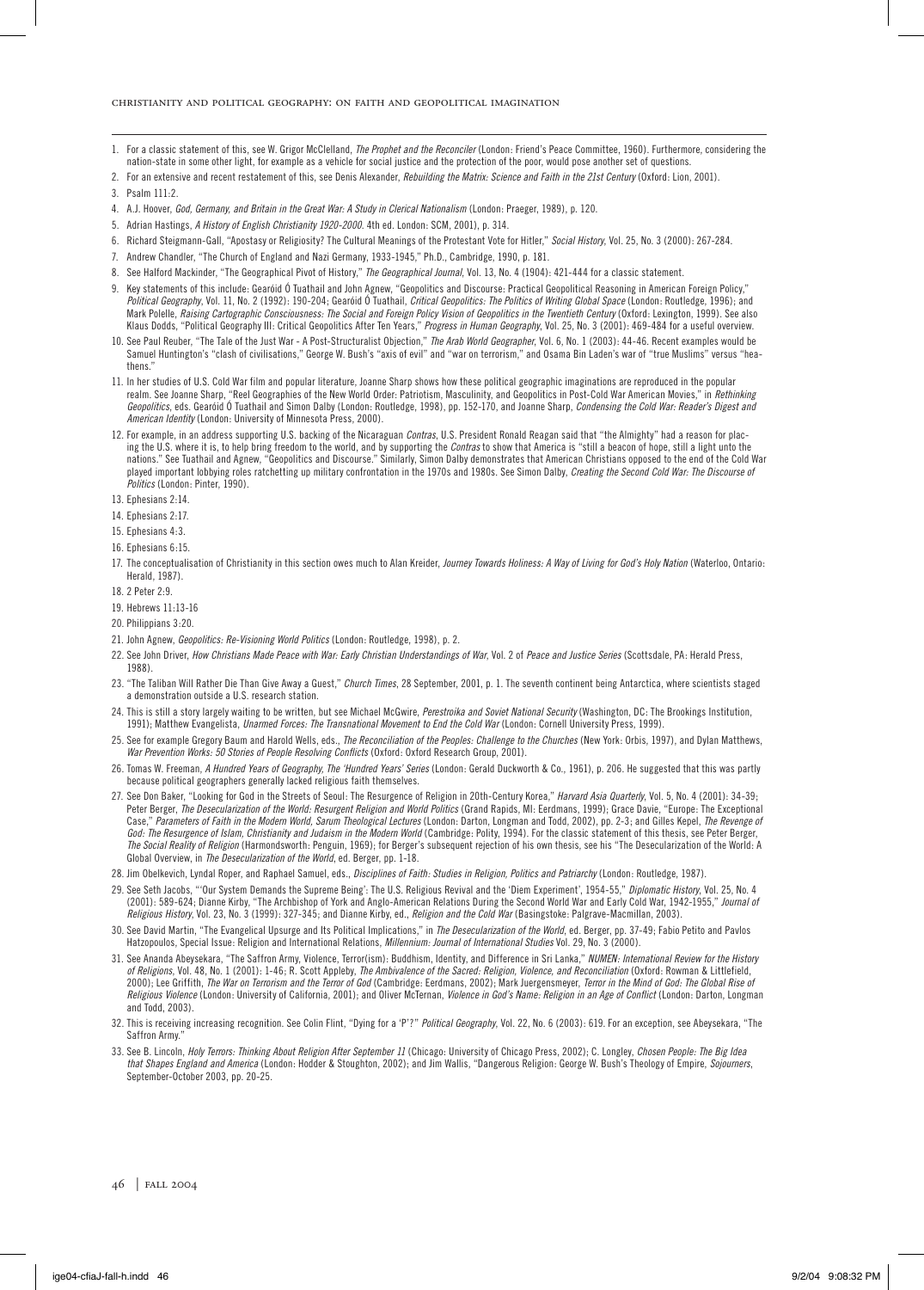#### T H E B R A N D Y W I N E R E V I E W

## INTERNATIONAL *OF* FAITH *&* AFFAIRS

*Publisher* Ambassador Robert A. Seiple

> *Editor* Dennis R. Hoover

*Associate Editor* Rebecca Yael Miller

> *Editorial Assistant* Nate Carr

*Design* Andrew Biggers - studiobig.com

#### EDITORIAL AND SUBSCRIPTION OFFICE

Council on Faith & International Affairs c/o Institute for Global Engagement P.O. Box 14477 Washington, DC 20044 cfia@globalengage.org www.cfia.org

*Subscriptions* | *The Brandywine Review of Faith & International Affairs* is distributed free to members of CFIA. An individual subscription for a non-member in the U.S. is \$20.00/year (\$30.00/year outside the U.S.). The library/institutional rate is \$40.00/year in the U.S. (\$50.00/year outside the U.S.).

*CFIA Membership* | Annual membership dues are: Student Member, \$25.00; Associate Member, \$50.00; Full Member, \$75.00. Check our website for details and promotional rates—www.cfia.org. Need-based scholarships are available.

*Submissions* | Unsolicited manuscripts are only accepted from members and affiliates of CFIA. Please submit via e-mail—cfia@globalengage.org. Manuscripts for the Articles section must be double-spaced, use endnote references, and be 4,000-5,000 words in length; Comments must be 1,000-2,000 words and not use references; Letters to the Editor are welcome, and will be considered for the Correspondence section.

*The Brandywine Review of Faith & International Affairs* (ISSN 1543 5725) is published by the Council on Faith & International Affairs, a leadership program of the Institute for Global Engagement, © 2004. Vol. 2, No. 2 was printed in the USA by MidAtlantic Printers, Alta Vista, VA.